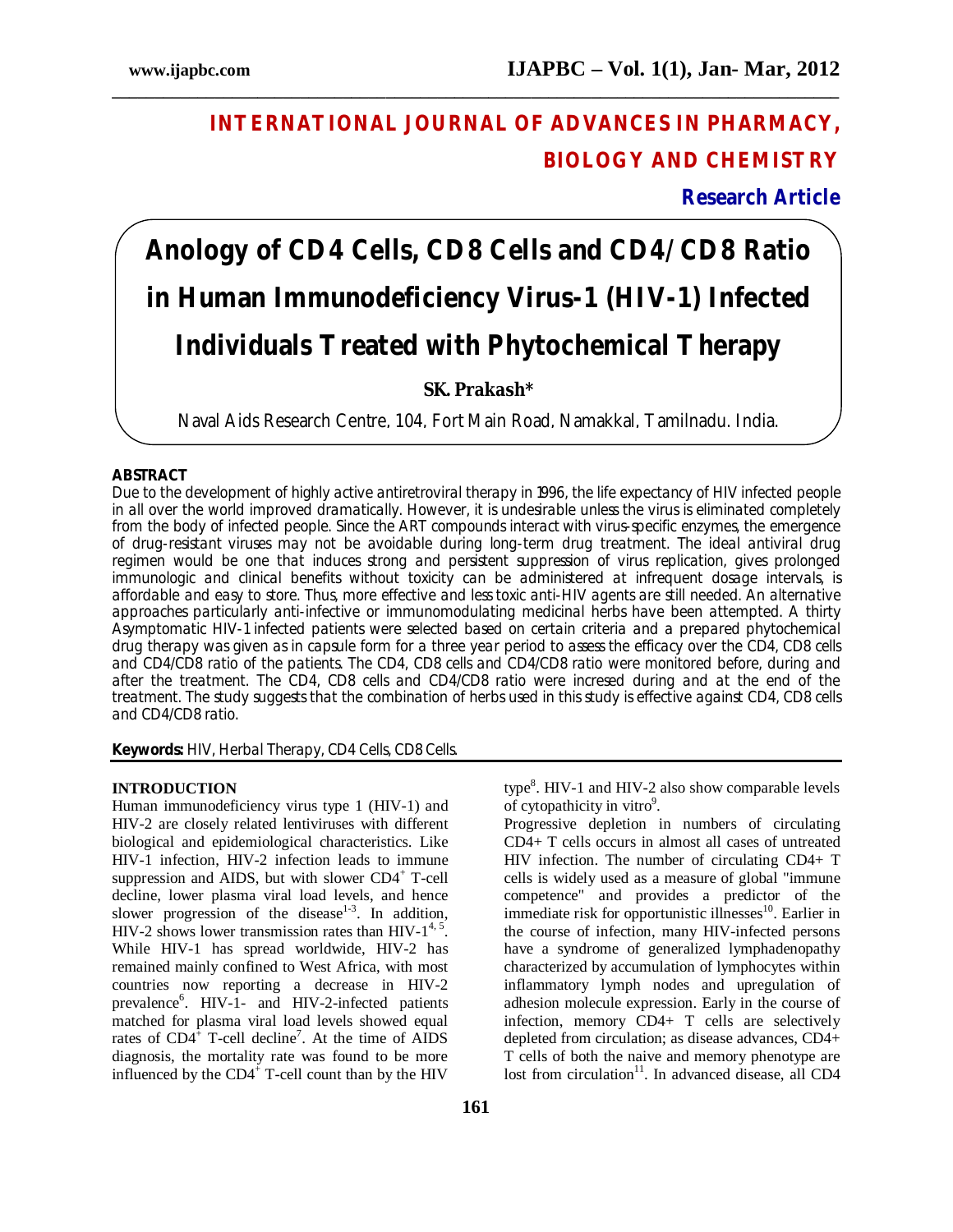cell populations are depleted from circulation and from lymphoid tissue sites. Functional abnormalities of CD4+ T cells are also characteristic of progressive HIV infection. Failure of CD4+ lymphocytes to undergo cell division, for example, has been demonstrated following stimulation of T cells from infected individuals with antigens or mitogens in vitro. A sequential loss of immune responsiveness to recall antigens, followed by alloantigens and then mitogens was also described $^{12}$ .

In early HIV infection, CD8+ T-cell numbers tend to increase, reflecting expansion of memory CD8+ T cells, particularly HIV-reactive cells. CD8 cell expansions persist until far advanced stages of HIV disease, when all T-cell numbers tend to  $fall<sup>13</sup>$ . In contrast to memory CD8 cell expansions, proportions of naive CD8 cells tend to fall in early infection but absolute numbers of these cells do not fall until HIV disease progresses. For example, in earlier disease CD8+ T cells that recognize cytomegalovirus are present in large numbers but in advanced disease the cytolytic function of CD8+ T cells directed against opportunistic pathogens is demonstrably impaired $14$ . It is not entirely clear whether the CD8+ cells present in early disease are functionally "normal," as the maturation phenotype of CD8+ T cells recognizing pathogen-derived peptides was found to be variably perturbed<sup>15</sup>. Whether this is the cause or consequence (or the interaction of both) of greater exposure to opportunistic pathogen-derived antigens in HIVinfected immunosuppressed persons is difficult to sort out.

AIDS remains an enormous health threat, although chemotherapeutic agents have increased in number and effectiveness. Both nucleoside (AZT, DDI, DDC, D<sub>4</sub>T, 3TC) and nonnucleoside (nevirapine, delavirdine) HIV reverse transcriptase (RT) inhibitors and HIV protease (saquinavir, indinavir, ritonavir, nelfinavir) inhibitors have been licensed by the US FDA. Also, combination therapy of inhibitors of both groups results in undetectable levels of HIV in the blood of infected patients. However, despite this success, toxicity and, especially, drug resistance still present severe problems.

The US Food and Drug Administration (FDA) has approved a number of anti-HIV drugs for clinical use. However, these medications have limitations such as high cost, decreased sensitivity due to the rapid emergence of drug-resistant mutants, and adverse effects like peripheral neuropathy, bone marrow suppression, and anemia<sup>16</sup>. Thus, more effective and less toxic anti-HIV agents are still needed. In addition, alternative approaches, including herbal therapies after long-term screening of plant extracts, particularly anti-infective or immunomodulating

medicinal herbs and the structural modification of lead compounds, have been attempted $17$ . Recently, the author has reported that the medicinal plants treatment to a single asymptomatic female individual has performed well up to the elimination of proviral DNA, as the outcome of that the present study was undertaken<sup>18</sup>.

The CD4, CD8 and CD4/CD8 ratio were taken as the parameters to assess the efficacy of the phytochemical therapy in this present study.

# **MATERIALS AND METHODS Patient selection**

**\_\_\_\_\_\_\_\_\_\_\_\_\_\_\_\_\_\_\_\_\_\_\_\_\_\_\_\_\_\_\_\_\_\_\_\_\_\_\_\_\_\_\_\_\_\_\_\_\_\_\_\_\_\_\_\_\_\_\_\_\_\_\_\_\_\_\_\_\_\_\_\_\_\_\_\_\_\_\_\_\_\_\_\_\_**

For the present study, altogether 14 patients on their own total willingness were selected from India and 16 patients from Madagascar. Upon invitation, treatment of asymptomatic AIDS patients was taken up at Madagascar. The study was carried out by following the ethical guidelines as per Helsinki declaration. Informed consent were obtained from all patients. The initial diagnosis of AIDS was done by the own Medical Physicians either accidentally or voluntarily by the patients. They were subjected to confirmatory test before they were subjected for this study. All the patients investigated were asymptomatic having CD4-T Cells more than 500 per cubic millimeter and the viral load was less than one lakh.

# **Herbal Treatment**

The asymptomatic AIDS patients thus selected were subjected to herbal therapy as outlined below. Six herbs were selected, of which five possessed antiviral molecules and the last one (No.6) contained immunostimulant property.

- 1.*Curcuma longa* antiviral property<sup>19,20</sup>
- 2.*Ocimum sanctum* IFN-γ inducing property
- 3.*Phylanthus emblica* IFN-γ inducing property

4.*Phylanthus niruri* - IFN-γ inducing property

- 5.*Withania Somnifera* has IFN-γ inducing property
- 6. *Piper longum* IFN- $\gamma$  inducing property<sup>2</sup>

# **Preparation of herbal regimen**

The rhizome of *Curcuma longa* and *Withania somnifera* , the fruits of *Phylanthus emblica* and *Piper longum*, the leaves of *Phylanthus niruri* and *Ocimum sanctum* were collected, shade dried and powdered and one gram from each of the above sample was mixed together and filled into capsules (1g/capsule). The capsules were administered six at a time before food and likewise three times a day in asymptomatic HIV patients. Before administering the drug, the patient's blood was taken and subjected to various clinical parameters.

# **CD4 Enumeration**

CD4 Cells were isolated from 10ml of patients' EDTA whole blood samples by an immunomagnetic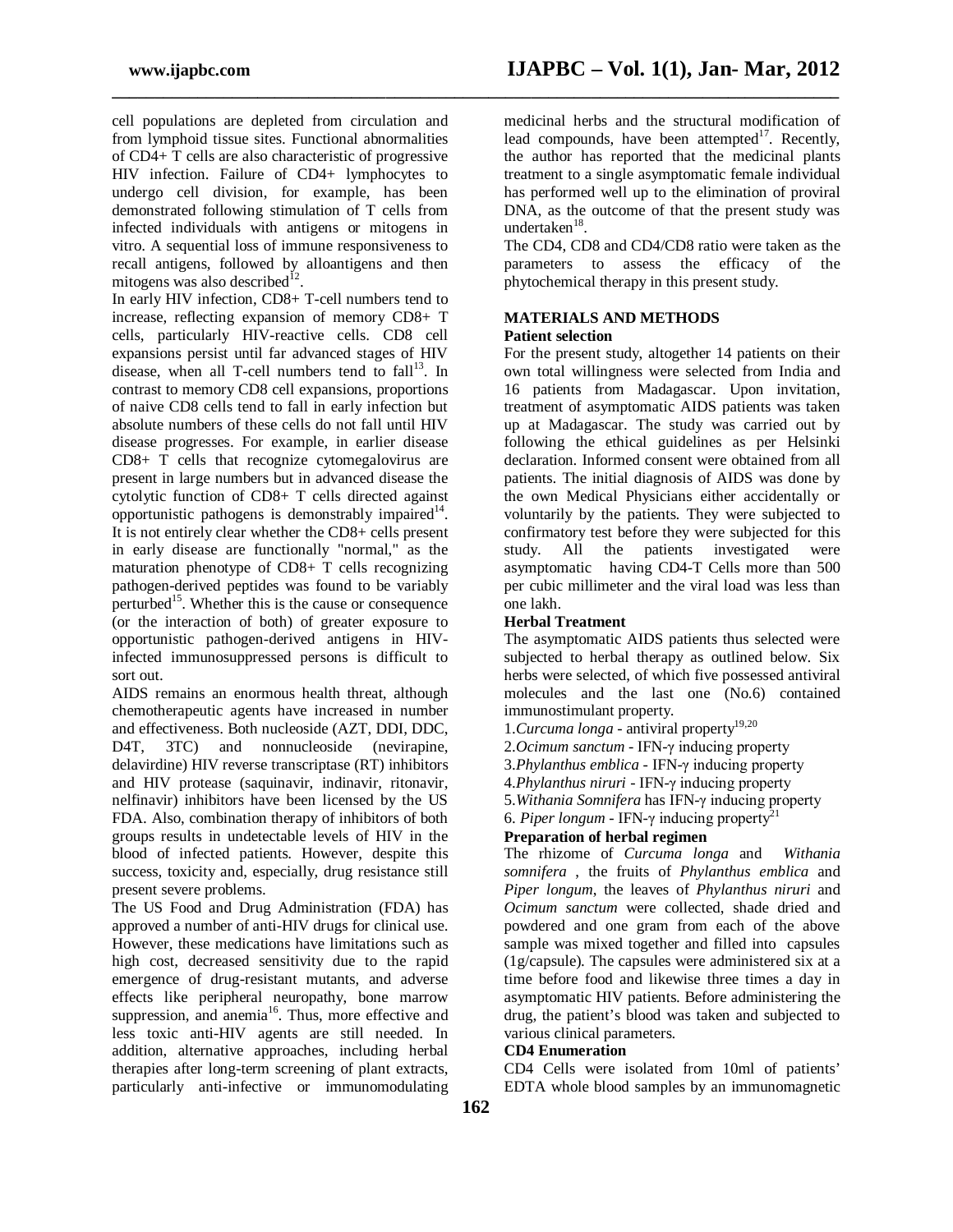method using anti-CD4 coated beads (Dynabeads M450 CD4, Dynal AS, Oslo, Norway) following the protocol (Benoit kadamba et al., 2005) as outlined in Becton Dickinson Fascan Flowcytometer technology.

#### **CD8 Enumeration**

CD8 Cells were isolated from 10ml of patient EDTA whole blood samples by an immunomagnetic method using anti-CD8 coated beads (Dynabeads , Dynal AS, Oslo, Norway) following the protocol as outlined in Becton Dickinson Fascan Flowcytometer technology.

### **CD4/CD8 Ratio**

The ratio between CD4 and CD8 cells was calculated and recorded in all the patients.

#### **Statistical analysis**

The one way ANOVA was performed using SPSS 17.0 Software.

**RESULTS**

# **Phytochemical therapy**

Phytochemical therapy was employed on patients throughout the treatment, as this kind of therapy is

AIDS remains as an enormous health threat in spite of different kinds of treatments. The present work relates to selected a few asymptomatic AIDS patients from India (Tamilnadu and Karnadaka states) and Madagascar. The NAVAL AIDS RESEARCH CENTER, an Unit of INDIAN SOCIAL SERVICES located at Namakkal, Tamilnadu, India was solely involved in the treatment of patients in India. In view of Madagascar being an underdeveloped Island and the possibility of exploring the same kind of treatment as it was being followed at Namakkal, another transient center was planned at Madagascar.

# **Mode of selection of patients**

The following parameters were employed in the identification of asymptomatic AIDS patients.

1. The patients without any external visual symptoms 2. The CD4 cell count was not lower than 500 cells per cubic milliliter of serum

yet to take strong routes in developing countries. The following herbs were employed in the treatment.

| <b>Plant name</b>      | Parts used | <b>Antiviral compounds</b> | <b>BioActivity</b>                           |
|------------------------|------------|----------------------------|----------------------------------------------|
| 1. Phyllanthus niruri  | Leaves     | Limonene                   | antiviral                                    |
| 2. Withania somnifera  | Roots      | Beta-sitosterol            | antiviral                                    |
| 3. Ocimum sanctum      | Leaves     | Eugenol                    | antiviral                                    |
| 4. Curcuma longa       | Rhizome    | Curcumin                   | antiviral                                    |
| 5. Phyllanthus emblica | Fruits     | Ascorbic acid              | antiviral                                    |
| 6. Piper longum        | Fruits     | ۰                          | Immunostimulant and P-glycoprotein inhibitor |

**\_\_\_\_\_\_\_\_\_\_\_\_\_\_\_\_\_\_\_\_\_\_\_\_\_\_\_\_\_\_\_\_\_\_\_\_\_\_\_\_\_\_\_\_\_\_\_\_\_\_\_\_\_\_\_\_\_\_\_\_\_\_\_\_\_\_\_\_\_\_\_\_\_\_\_\_\_\_\_\_\_\_\_\_\_**

The following are the justifications for selection of the aforesaid medicinal herbs.

# 1. Antiviral

#### 2. Immunostimulant

(The selection of medicinal herbs is based on Duke's phytochemical database).The selection of herbal plants as phytochemical therapy is also based on Siddha and Ayurvedic literature, namely Kunappadam and Saraha samgithai. The medicinal herbs were employed either in single or in combination with other herbs. When the herbs were employed independently they hardly produced any effect on the patients. The data on the single treatment of herbs on the patients are not presented, as they did not produce any alleviatory effect.

# **Mode of treatment**

All the parts of the medicinal herbs, as specified in the aforesaid table were filled in capsules (1gram per capsule) and administered on the patients six in number prior to each meal totalling 18 capsules per day. The alternative form of employing alcoholic extract and further purification was not acceptable and palatable to the patients and therefore, the present method of capsular administration was followed. The patients were thoroughly examined clinically before and after administration of herbal drugs (Phytochemical therapy) for a period over 36 months. As the parameter CD4 and CD8 cells were monitored before and after treatment in both Indian and Madagascar patients. As mentioned in Tables 1,2 and 3,4 upon treatment there was a progressive increase in CD4 cell population up to the period of treatment (36 months). On the contrary, CD8 cells did not show any appreciable increase/ decrease during the period of treatment (Tables 3 and 4).In CD4/CD8 cell ratio was also determined before and after the treatment (Tables 5 and 6). In both India and Madagascar, the patients recorded higher ratio of CD4/CD8 cells indicating progressive development of CD4 cells.

In statistical analysis, the one way ANOVA reveals the F value for the result is  $8.976$  (P<0.0001), this is statistically highly significant.

#### **DISCUSSION**

In the present investigation, patients were selected on their own willingness for treatment from both India and Madagascar. Because of the popularity of herbal treatment in India, part of the present programme was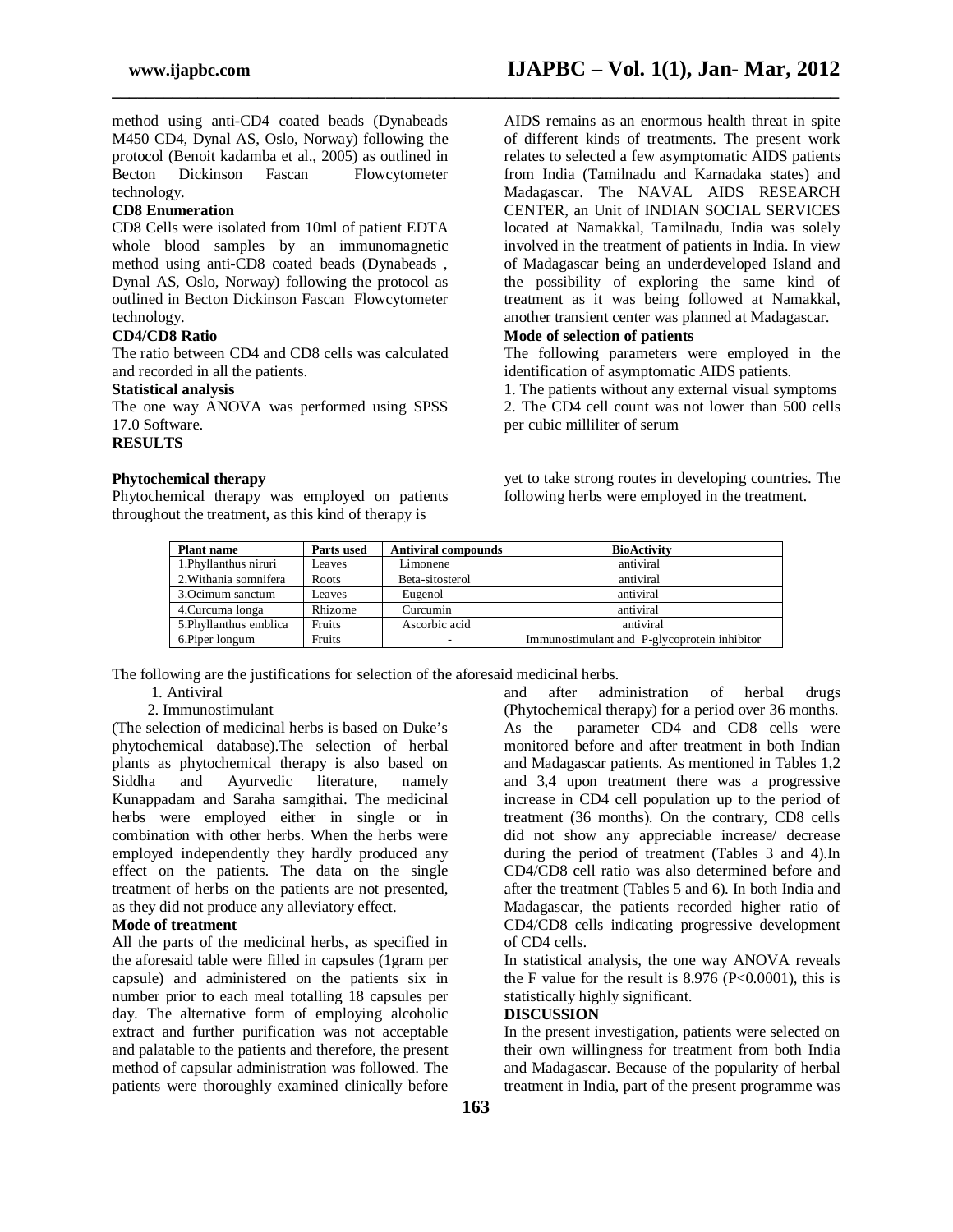also carried out in Madagascar upon invitation by a charitable nongovernmental organization (Ste'Oriental Madagascar, Antananarivo). Two major types of HIV have been identified so far i.e. HIV-1 and HIV-2. HIV-1 is the cause for worldwide epidemic. There are many different strains of HIV-1, which can be classified into groups and subtypes. HIV-2 is much less pathogenic and occurs rarely (West Africa)

The particular phase of the study, the effects of the herbal therapy on immune cells such as CD4 and CD8 and their ratio were studied. It is well known CD4 cell acts as the receptor for HIV adhesion. Therefore, the level of CD4 was monitored. As given in Tables 1 and 2, the CD4 cell count progressively increased during the course of the treatment by twofold, compared to the cell count prior to treatment. The CD4 cells have proven importance in restricting viral replication (22, 23) in humans and SIV- infected macaques (24). AIDS, which, results from immunosuppression, is characterized by steady decline in CD4 cell count (25).An analogy can be drawn from the present observation that anti retroviral therapy employed on 30 patients proved that CD4 cells increased and the number remained the same even after two years of treatment (26, 27). These results and that of the present observation point out to the fact that there is possibly an immunological recovery. It is also well known that CD8 cells play a crucial role in the control of Immunodeficiency virus (HIV) and Simian Immunodeficiency Virus (SIV) infections. The CD8 cell number remained almost the same throughout the period of study. Therefore, it is presumed that CD8

cells carried out such functions normally as assigned to them i. e .ability to produce different cytokines and cytotoxic cells and as well as induction of apoptosis (25). Possibly there was no impairment in the functions of CD4 and CD8 cells under the influence of herbal therapy (Tables 1,2,3, and 4). HIV is known to down-regulate virus specific CD4 and CD8 T cells that are not restored even with Highly Active Anti Retroviral Therapy (HAART). Restoration of CD4 cells and steady maintenance of CD8 cells indicate the possible success of the phytochemical therapy in the progression of health of asymptomatic AIDS patients. At this juncture, it may be confided that patients with no herbal therapy could be treated as control. As human subjects were involved, their cooperation in this regard was essential. Coercion could not be exercised. In continuation, the ratio of CD4/CD8 was also monitored in the patients and the results are presented in Tables 5 and 6. It was observed that in view of steady progression in CD4 cell count, CD4/CD8 cell count ratio increased by 1.5 to 2-fold over the treatment period. The increased ratio might indicate progression of the HIV patients towards restoration of HIV- induced impairment of health. In general HIV infection is characterized by the decreased CD4/CD8 cell ratio. The CD4/CD8 ratio may also help to identify people who are likely to become progressors/non progressors/slow progressors of the disease (13, 28).

#### **ACKNOWLEEMENT**

Indian Social Services,Namakkal, Tamilnadu,India for funding for this study.

**Table 1: Cd4 cell counts before and after treatment with medicinal herbs over a period of 36 months in asymptomatic aids ( HIV-1) patients in india.**

**\_\_\_\_\_\_\_\_\_\_\_\_\_\_\_\_\_\_\_\_\_\_\_\_\_\_\_\_\_\_\_\_\_\_\_\_\_\_\_\_\_\_\_\_\_\_\_\_\_\_\_\_\_\_\_\_\_\_\_\_\_\_\_\_\_\_\_\_\_\_\_\_\_\_\_\_\_\_\_\_\_\_\_\_\_**

| (cells/µl of blood). The data are the mean of three different assays. |                  |                 |                                 |              |                    |                    |  |  |
|-----------------------------------------------------------------------|------------------|-----------------|---------------------------------|--------------|--------------------|--------------------|--|--|
| <b>PATIENT</b>                                                        | <b>BEFORE</b>    |                 | <b>AFTER TREATMENT (MONTHS)</b> |              |                    |                    |  |  |
| <b>IDENTIFICATIO</b>                                                  | <b>TREATMENT</b> | $6^{\text{TH}}$ | $12^{\text{TH}}$                | $18^{TH}$    | $24$ <sup>TH</sup> | $36$ <sup>TH</sup> |  |  |
| <b>N NUMBER (PIN)</b>                                                 |                  | <b>MONTH</b>    | <b>MONTH</b>                    | <b>MONTH</b> | <b>MONTH</b>       | <b>MONTH</b>       |  |  |
|                                                                       | 450              | 570             | 610                             | 760          | 850                | 1010               |  |  |
| $\overline{c}$                                                        | 510              | 590             | 640                             | 800          | 840                | 1190               |  |  |
| 3                                                                     | 500              | 570             | 670                             | 870          | 910                | 1250               |  |  |
| 4                                                                     | 540              | 610             | 690                             | 750          | 830                | 1190               |  |  |
| 5                                                                     | 505              | 600             | 680                             | 750          | 850                | 1000               |  |  |
| 6                                                                     | 475              | 570             | 650                             | 700          | 790                | 1310               |  |  |
| 7                                                                     | 540              | 600             | 650                             | 770          | 860                | 1100               |  |  |
| 8                                                                     | 525              | 670             | 710                             | 800          | 910                | 1080               |  |  |
| 9                                                                     | 505              | 780             | 850                             | 910          | 1100               | 1250               |  |  |
| 10                                                                    | 540              | 690             | 780                             | 870          | 910                | 1290               |  |  |
| 11                                                                    | 500              | 610             | 770                             | 870          | 890                | 1150               |  |  |
| 12                                                                    | 560              | 790             | 850                             | 910          | 940                | 1100               |  |  |
| 13                                                                    | 500              | 690             | 760                             | 870          | 960                | 1090               |  |  |
| 14                                                                    | 525              | 600             | 710                             | 790          | 850                | 1290               |  |  |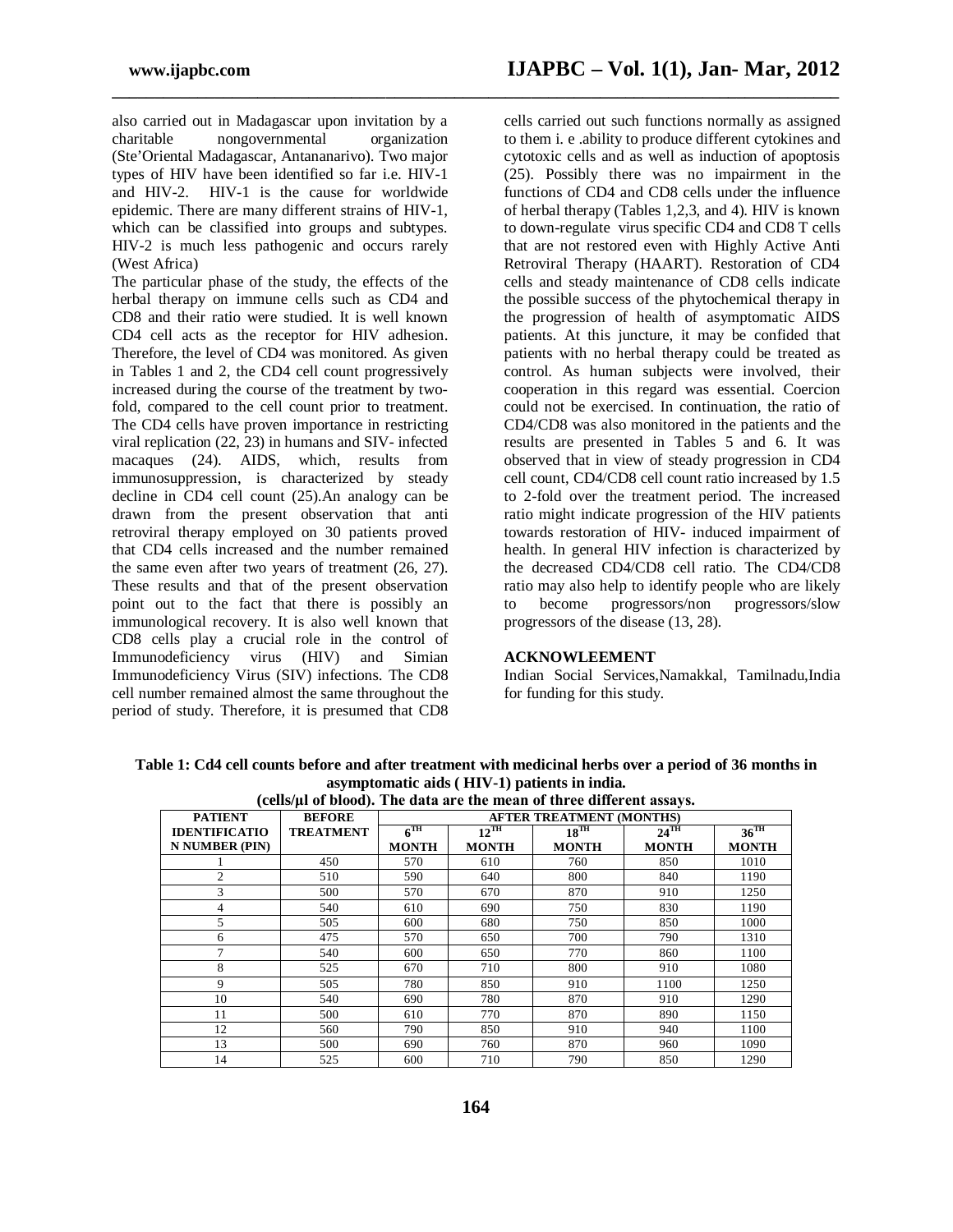|                       | (cens) ar or brown, the uata are the mean or three unicrem assays<br><b>AFTER TREATMENT (MONTHS)</b> |                    |                  |                  |                  |                    |
|-----------------------|------------------------------------------------------------------------------------------------------|--------------------|------------------|------------------|------------------|--------------------|
| <b>PATIENT</b>        | <b>BEFORE</b>                                                                                        |                    |                  |                  |                  |                    |
| <b>IDENTIFICATIO</b>  |                                                                                                      | $\sqrt{\text{TH}}$ | $12^{\text{TH}}$ | $18^{\text{TH}}$ | $24^{\text{TH}}$ | $36$ <sup>TH</sup> |
| <b>N NUMBER (PIN)</b> | <b>TREATMENT</b>                                                                                     | <b>MONTH</b>       | <b>MONTH</b>     | <b>MONTH</b>     | <b>MONTH</b>     | <b>MONTH</b>       |
|                       | 540                                                                                                  | 670                | 780              | 870              | 980              | 1090               |
| $\mathfrak{D}$        | 510                                                                                                  | 590                | 640              | 800              | 840              | 1190               |
| 3                     | 500                                                                                                  | 570                | 670              | 870              | 910              | 1250               |
| 4                     | 540                                                                                                  | 610                | 690              | 750              | 830              | 1190               |
| 5                     | 505                                                                                                  | 600                | 680              | 750              | 850              | 1000               |
| 6                     | 475                                                                                                  | 570                | 650              | 700              | 790              | 1310               |
| 7                     | 540                                                                                                  | 600                | 650              | 770              | 860              | 1100               |
| 8                     | 525                                                                                                  | 670                | 710              | 800              | 910              | 1080               |
| 9                     | 510                                                                                                  | 750                | 870              | 890              | 910              | 1050               |
| 10                    | 500                                                                                                  | 650                | 690              | 710              | 750              | 1090               |
| 11                    | 505                                                                                                  | 590                | 640              | 690              | 760              | 1070               |
| 12                    | 550                                                                                                  | 600                | 670              | 750              | 870              | 1070               |
| 13                    | 545                                                                                                  | 670                | 690              | 750              | 850              | 1000               |
| 14                    | 500                                                                                                  | 650                | 700              | 750              | 800              | 1050               |
| 15                    | 540                                                                                                  | 640                | 740              | 840              | 940              | 1040               |
| 16                    | 530                                                                                                  | 640                | 730              | 820              | 910              | 1000               |

#### **Table 2: Cd4 cell counts before and after treatment with medicinal herbs over a period of 36 months in asymptomatic aids ( HIV-1) patients in madagascar. (cells/**ٕ**µl of blood). the data are the mean of three different assays**

**\_\_\_\_\_\_\_\_\_\_\_\_\_\_\_\_\_\_\_\_\_\_\_\_\_\_\_\_\_\_\_\_\_\_\_\_\_\_\_\_\_\_\_\_\_\_\_\_\_\_\_\_\_\_\_\_\_\_\_\_\_\_\_\_\_\_\_\_\_\_\_\_\_\_\_\_\_\_\_\_\_\_\_\_\_**

**Table 3: Cd8 cell counts before and after treatment with medicinal herbs over a period of 36 months in asymptomatic aids ( HIV-1) patients in india.(cells/ٕٕµl of blood). the data are the mean of three different assays.**

| <b>PATIENT</b>                                | <b>AFTER TREATMENT (MONTHS)</b><br><b>BEFORE</b> |                    |                                  |                           |                                    |                                  |
|-----------------------------------------------|--------------------------------------------------|--------------------|----------------------------------|---------------------------|------------------------------------|----------------------------------|
| <b>IDENTIFICATIO</b><br><b>N NUMBER (PIN)</b> | <b>TREATMENT</b>                                 | ∠™<br><b>MONTH</b> | $12^{\text{TH}}$<br><b>MONTH</b> | $18^{TH}$<br><b>MONTH</b> | $24$ <sup>TH</sup><br><b>MONTH</b> | $36^{\text{TH}}$<br><b>MONTH</b> |
|                                               | 990                                              | 970                | 990                              | 980                       | 1000                               | 1010                             |
| $\overline{c}$                                | 1100                                             | 1100               | 1080                             | 950                       | 1000                               | 1050                             |
| 3                                             | 950                                              | 940                | 950                              | 930                       | 960                                | 980                              |
| 4                                             | 1000                                             | 1100               | 1100                             | 950                       | 1000                               | 1090                             |
| 5                                             | 980                                              | 990                | 990                              | 980                       | 999                                | 1000                             |
| 6                                             | 1000                                             | 1010               | 1000                             | 1020                      | 1000                               | 1100                             |
| ⇁                                             | 990                                              | 980                | 950                              | 800                       | 800                                | 800                              |
| 8                                             | 750                                              | 760                | 760                              | 770                       | 750                                | 750                              |
| 9                                             | 780                                              | 790                | 750                              | 750                       | 760                                | 750                              |
| 10                                            | 780                                              | 800                | 770                              | 770                       | 760                                | 750                              |
| 11                                            | 1000                                             | 900                | 900                              | 950                       | 910                                | 910                              |
| 12                                            | 750                                              | 760                | 770                              | 760                       | 780                                | 760                              |
| 13                                            | 760                                              | 750                | 780                              | 760                       | 760                                | 760                              |
| 14                                            | 800                                              | 800                | 810                              | 800                       | 820                                | 800                              |

|                                                                                                                          | Table 4: Cd8 cell counts before and after treatment with medicinal herbs over a period of 36 months |  |  |
|--------------------------------------------------------------------------------------------------------------------------|-----------------------------------------------------------------------------------------------------|--|--|
| in asymptomatic aids (HIV-1) patients in madagascar(cells/µl of blood). The data are the mean of three different assays. |                                                                                                     |  |  |

| <b>PATIENT</b>        | <b>AFTER TREATMENT (MONTHS)</b><br><b>BEFORE</b> |              |                  |              |                    |                    |
|-----------------------|--------------------------------------------------|--------------|------------------|--------------|--------------------|--------------------|
| <b>IDENTIFICATIO</b>  |                                                  | $\sqrt{1}$ H | $12^{\text{TH}}$ | $18^{TH}$    | $24$ <sup>TH</sup> | $36$ <sup>TH</sup> |
| <b>N NUMBER (PIN)</b> | <b>TREATMENT</b>                                 | <b>MONTH</b> | <b>MONTH</b>     | <b>MONTH</b> | <b>MONTH</b>       | <b>MONTH</b>       |
|                       | 760                                              | 770          | 800              | 790          | 750                | 760                |
| ↑                     | 750                                              | 770          | 780              | 770          | 760                | 760                |
| 3                     | 800                                              | 810          | 750              | 750          | 760                | 770                |
| 4                     | 760                                              | 770          | 760              | 770          | 760                | 760                |
|                       | 759                                              | 767          | 768              | 768          | 787                | 789                |
| 6                     | 800                                              | 810          | 820              | 810          | 815                | 815                |
| ⇁                     | 769                                              | 750          | 760              | 750          | 760                | 760                |
| 8                     | 770                                              | 760          | 780              | 760          | 780                | 780                |
| Q                     | 760                                              | 760          | 800              | 810          | 790                | 780                |
| 10                    | 770                                              | 760          | 800              | 780          | 750                | 750                |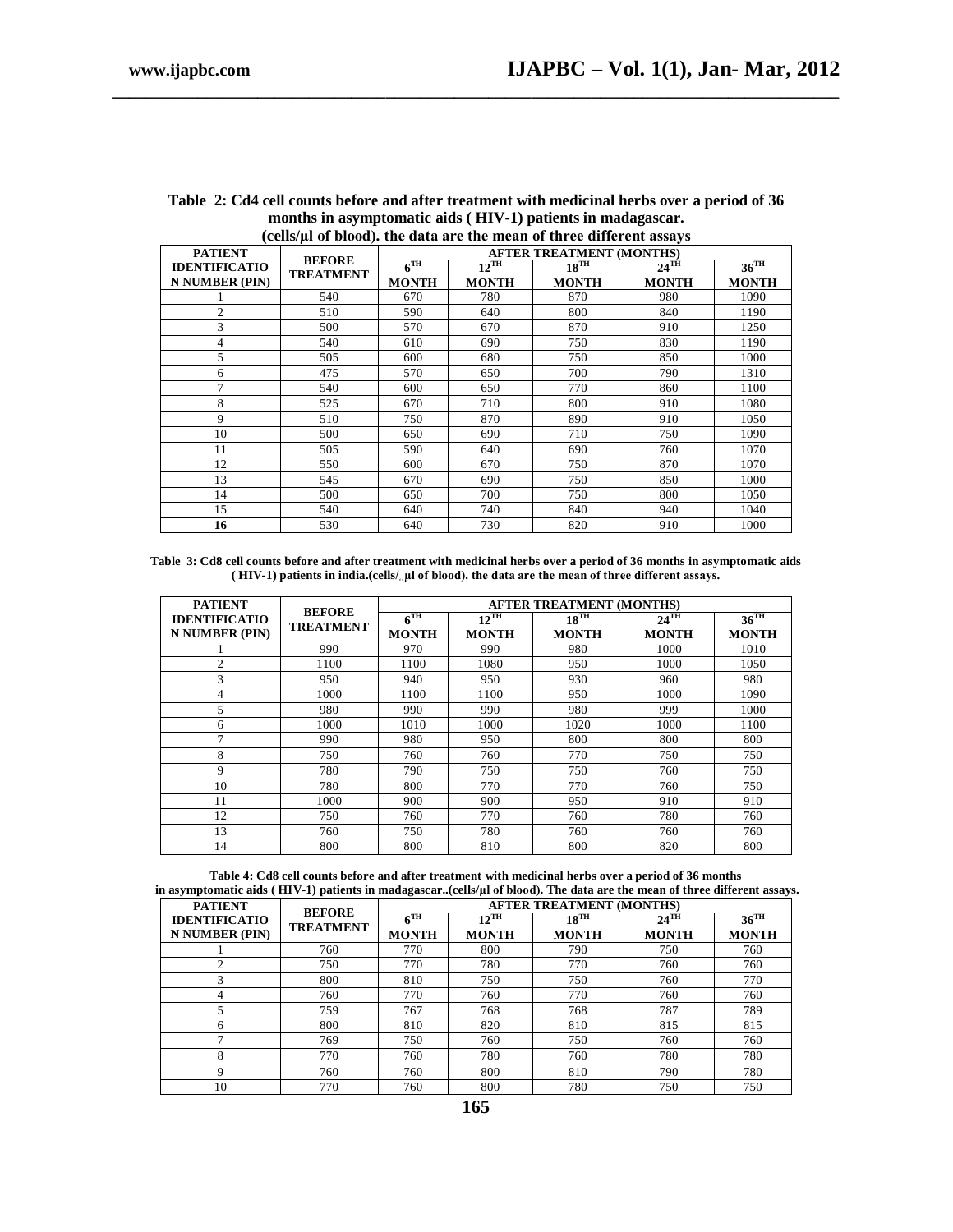|               | 740 | 770 | 750 | 760 | 770 | 770 |
|---------------|-----|-----|-----|-----|-----|-----|
| $\sim$<br>. . | 750 | 760 | 770 | 760 | 770 | 760 |
| $\sim$        | 760 | 800 | 860 | 850 | 860 | 850 |
| . .           | 750 | 770 | 770 | 780 | 770 | 770 |

**\_\_\_\_\_\_\_\_\_\_\_\_\_\_\_\_\_\_\_\_\_\_\_\_\_\_\_\_\_\_\_\_\_\_\_\_\_\_\_\_\_\_\_\_\_\_\_\_\_\_\_\_\_\_\_\_\_\_\_\_\_\_\_\_\_\_\_\_\_\_\_\_\_\_\_\_\_\_\_\_\_\_\_\_\_**

**Table 5: Cd4/cd8 cell ratio before and after treatment with medicinal herbs over a period of 36 months in asymptomatic aids ( HIV-1) patients in india.(cells/**ٕ**µl of blood). The data are the mean of three different** 

| assays.              |                                   |                 |                                 |              |                    |                    |  |  |
|----------------------|-----------------------------------|-----------------|---------------------------------|--------------|--------------------|--------------------|--|--|
| <b>PATIENT</b>       |                                   |                 | <b>AFTER TREATMENT (MONTHS)</b> |              |                    |                    |  |  |
| <b>IDENTIFICATIO</b> | <b>BEFORE</b><br><b>TREATMENT</b> | $6^{\text{TH}}$ | $12^{\text{TH}}$                | $18^{TH}$    | $24$ <sup>TH</sup> | $36$ <sup>TH</sup> |  |  |
| N NUMBER (PIN)       |                                   | <b>MONTH</b>    | <b>MONTH</b>                    | <b>MONTH</b> | <b>MONTH</b>       | <b>MONTH</b>       |  |  |
|                      | 0.45                              | 0.58            | 0.61                            | 0.77         | 0.85               | 1.00               |  |  |
| 2                    | 0.46                              | 0.53            | 0.59                            | 0.84         | 0.84               | 1.13               |  |  |
| 3                    | 0.52                              | 0.60            | 0.70                            | 0.93         | 0.94               | 1.27               |  |  |
| 4                    | 0.54                              | 0.55            | 0.62                            | 0.78         | 0.83               | 1.09               |  |  |
| 5                    | 0.51                              | 0.60            | 0.68                            | 0.76         | 0.85               | 1.00               |  |  |
| 6                    | 0.47                              | 0.56            | 0.65                            | 0.68         | 0.79               | 1.19               |  |  |
| 7                    | 0.54                              | 0.61            | 0.68                            | 0.96         | 1.07               | 1.37               |  |  |
| 8                    | 0.70                              | 0.88            | 0.93                            | 1.03         | 1.21               | 1.72               |  |  |
| 9                    | 0.64                              | 0.98            | 1.13                            | 1.21         | 1.44               | 1.66               |  |  |
| 10                   | 0.69                              | 0.86            | 1.01                            | 1.12         | 1.19               | 1.72               |  |  |
| 11                   | 0.50                              | 0.67            | 0.85                            | 0.91         | 0.97               | 1.26               |  |  |
| 12                   | 0.74                              | 1.03            | 1.10                            | 1.19         | 1.20               | 1.44               |  |  |
| 13                   | 0.65                              | 0.92            | 0.97                            | 1.14         | 1.26               | 1.43               |  |  |
| 14                   | 0.65                              | 0.75            | 0.81                            | 0.98         | 1.03               | 1.61               |  |  |

**Table 6: Cd4/cd8 cell ratio before and after treatment with medicinal herbs over a period of 36 months in asymptomatic aids ( HIV-1) patients in madagascar. (cells/**ٕ**µl of blood). The data are the mean of three different assays.**

| <b>PATIENT</b>        | <b>BEFORE</b>    | <b>AFTER TREATMENT (MONTHS)</b> |                  |              |                    |                    |  |
|-----------------------|------------------|---------------------------------|------------------|--------------|--------------------|--------------------|--|
| <b>IDENTIFICATIO</b>  | <b>TREATMENT</b> | $6^{\text{TH}}$                 | $12^{\text{TH}}$ | $18^{TH}$    | $24$ <sup>TH</sup> | $36$ <sup>TH</sup> |  |
| <b>N NUMBER (PIN)</b> |                  | <b>MONTH</b>                    | <b>MONTH</b>     | <b>MONTH</b> | <b>MONTH</b>       | <b>MONTH</b>       |  |
|                       | 0.71             | 0.87                            | 0.97             | 1.10         | 1.30               | 1.43               |  |
| $\overline{2}$        | 0.73             | 0.88                            | 1.01             | 1.14         | 1.27               | 1.44               |  |
| 3                     | 0.62             | 0.82                            | 1.00             | 1.16         | 1.19               | 1.43               |  |
| 4                     | 0.65             | 0.84                            | 0.98             | 1.12         | 1.18               | 1.43               |  |
| 5                     | 0.69             | 0.87                            | 0.97             | 1.01         | 1.10               | 1.26               |  |
| 6                     | 0.62             | 0.82                            | 0.90             | 0.96         | 1.04               | 1.46               |  |
| 7                     | 0.72             | 0.93                            | 1.06             | 1.29         | 1.57               | 1.71               |  |
| 8                     | 0.70             | 0.97                            | 1.08             | 1.18         | 1.19               | 1.39               |  |
| 9                     | 0.67             | 0.98                            | 1.08             | 1.09         | 1.15               | 1.34               |  |
| 10                    | 0:64             | 0.85                            | 0.86             | 0.91         | 1.00               | 1.45               |  |
| 11                    | 0.68             | 0.76                            | 0.85             | 0.90         | 0.98               | 1.38               |  |
| 12                    | 0.73             | 0.78                            | 0.87             | 0.98         | 1.12               | 1.40               |  |
| 13                    | 0.71             | 0.83                            | 0.86             | 0.88         | 0.98               | 1.17               |  |
| 14                    | 0.66             | 0.84                            | 0.90             | 0.96         | 1.03               | 1.36               |  |
| 15                    | 0.71             | 0.84                            | 0.96             | 1.07         | 1.22               | 1.33               |  |
| 16                    | 0.66             | 0.81                            | 0.93             | 1.05         | 1.15               | 1.27               |  |

#### **REFERENCES**

- 1. Jaffar, S., A. Wilkins, P. T. Ngom, S. Sabally, T. Corrah, J. E. Bangali, M. Rolfe, and H. C. Whittle. 1997. Rate of decline of percentage CD4<sup>+</sup> cells is faster in HIV-1 than in HIV-2 infection. J. Acquir. Immune. Defic. Syndr. Hum. Retrovirol. 16.327-332.
- 2. Marlink, R., P. Kanki, I. Thior, K. Travers, G. Eisen, T. Siby, I. Traore, C. C. Hsieh, M. C. Dia, E. H. Gueye, J. Hellinger, A. Gueyendiaye, J. L.

Sankale, I. Ndoye, S. Mboup, and M. Essex. 1994. Reduced rate of disease development after HIV-2 infection as compared to HIV-1. Science. 265**.**1587-1590.

3. Popper, S. J., A. D. Sarr, K. U. Travers, A. Gueye-Ndiaye, S. Mboup, M. E. Essex, and P. J. Kanki. 1999. Lower human immunodeficiency virus (HIV) type 2 viral load reflects the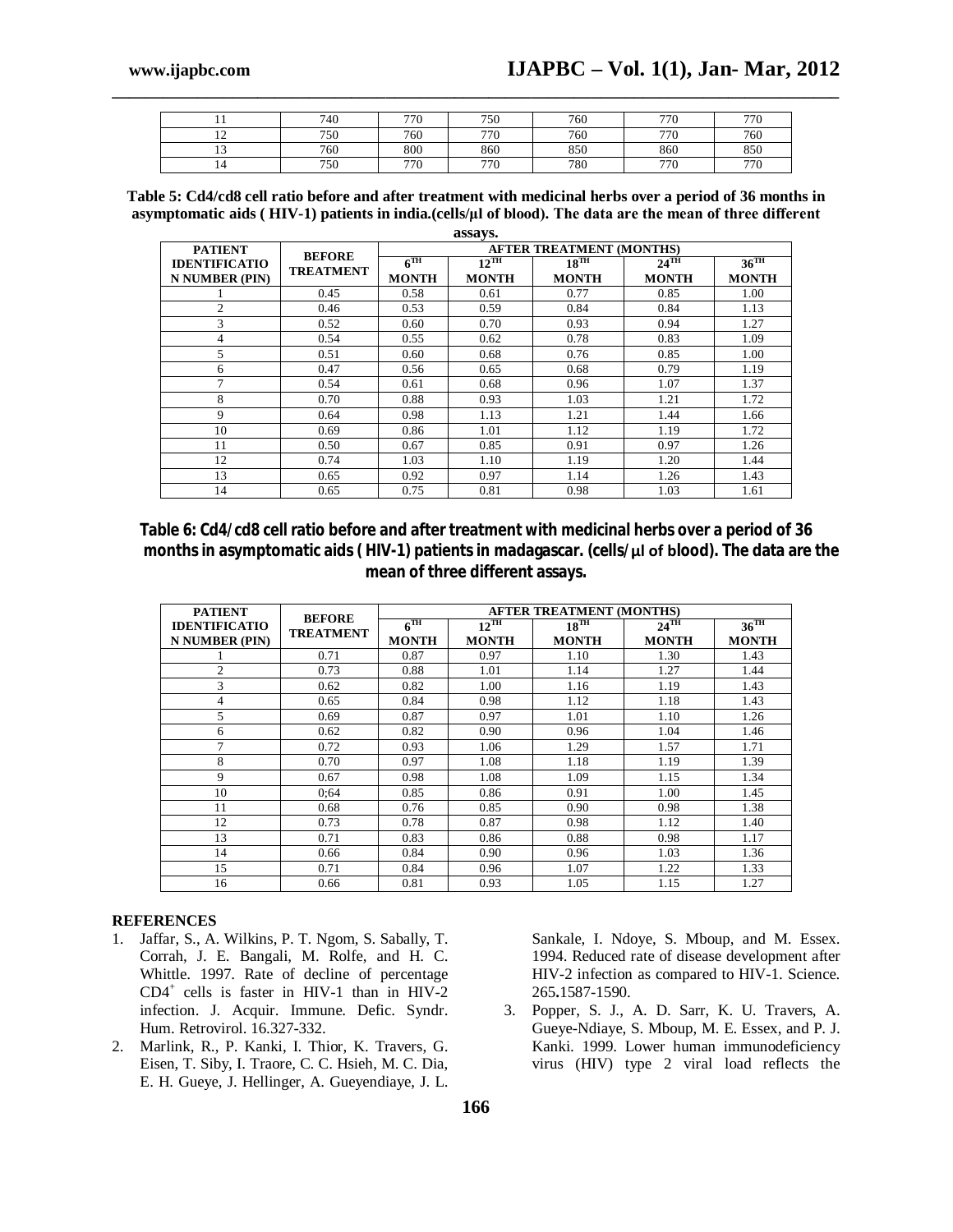difference in pathogenicity of HIV-1 and HIV-2. J. Infect. Dis. 180.1116-1121.

**\_\_\_\_\_\_\_\_\_\_\_\_\_\_\_\_\_\_\_\_\_\_\_\_\_\_\_\_\_\_\_\_\_\_\_\_\_\_\_\_\_\_\_\_\_\_\_\_\_\_\_\_\_\_\_\_\_\_\_\_\_\_\_\_\_\_\_\_\_\_\_\_\_\_\_\_\_\_\_\_\_\_\_\_\_**

- 4. Adjorlolo-Johnson, G., K. M. De Cock, E. Ekpini, K. M. Vetter, T. Sibailly, K. Brattegaard, D. Yavo, R. Doorly, J. P. Whitaker, L. Kestens, C. Y. Ou, J. R. George, and H. D. Gayle. 1994. Prospective comparison of mother-to-child transmission of HIV-1 and HIV-2 in Abidjan, Ivory Coast. JAMA. 272.462-466.
- 5. Kanki, P. J., K. U. Travers, S. Mboup, C. C. Hsieh, R. G. Marlink, A. Gueye-Ndiaye, T. Siby, I. Thior, M. Hernandez-Avila, J. L. Sankale, I. Ndoye, and M. E. Essex. 1994. Slower heterosexual spread of HIV-2 than HIV-1. Lancet. 343**.**943-946.
- 6. Van der Loeff, M. F., A. A. Awasana, R. Sarge-Njie, M. van der Sande, A. Jaye, S. Sabally, T. Corrah, S. J. McConkey, and H. C. Whittle. 2006. Sixteen years of HIV surveillance in a West African research clinic reveals divergent epidemic trends of HIV-1 and HIV-2. Int. J. Epidemiol. 35.1322-1328.
- 7. Gottlieb, G. S., P. S. Sow, S. E. Hawes, I. Ndoye, M. Redman, A. M. Coll-Seck, M. A. Faye-Niang, A. Diop, J. M. Kuypers, C. W. Critchlow, R. Respess, J. I. Mullins, and N. B. Kiviat. 2002. Equal plasma viral loads predict a similar rate of  $CD4^+$  T-cell decline in human immunodeficiency virus (HIV) type 1- and HIV-2-infected individuals from Senegal, West Africa. J. Infect. Dis. 185.905-914.
- 8. Martinez-Steele, E., A. A. Awasana, T. Corrah, S. Sabally, M. van der Sande, A. Jaye, T. Togun, R. Sarge-Njie, S. J. McConkey, H. Whittle, and M. F. Schim van der Loeff. 2007. Is HIV-2 induced AIDS different from HIV-1-associated AIDS? Data from a West African clinic. AIDS. 21.317-324.
- 9. Schramm, B., M. L. Penn, E. H. Palacios, R. M. Grant, F. Kirchhoff, and M. A. Goldsmith. 2000. Cytopathicity of human immunodeficiency virus type 2 (HIV-2) in human lymphoid tissue is coreceptor dependent and comparable to that of HIV-1. J. Virol. 74.9594-9600.
- 10. Masur, H., Ognibene, F.P., Yarchoan, R., Shelhamer, J.H., Baird, B.F., Travis,W., Suffredini, A.F., Deyton, L., Kovacs, J.A. and Falloon, J. 1989.CD4 counts as predictors of opportunistic pneumonias in human immunodeficiency virus (HIV) infection. Ann Intern Med. 111:223-31.
- 11. Roederer, M., Dubs, J.G., Anderson, M.T., Raju, P.A. and Herzenberg, L.A. 1995. CD8 naive T cell counts decrease progressively in HIVinfected adults. J Clin Invest; 95:2061-6.
- **www.ijapbc.com IJAPBC – Vol. 1(1), Jan- Mar, 2012**
	- 12. Clerici, M., Stocks, N.I., Zajac, R.A,. Boswell, R.N., Lucey, D.R., Via, C.S. and Shearer, G.M. 1989. Detection of three distinct patterns of T helper cell dysfunction in asymptomatic, human immunodeficiency virus-seropositive patients. Independence of CD4+ cell numbers and clinical staging. J Clin Invest. 84:1892-9.
	- 13. Margolick, J.B., Munoz ,A., Donnenberg, A.D., Park, L.P., Galai, N., Giorgi, J.V., O'Gorman, M.R. and Ferbas, J. 1995. Failure of T-cell homeostasis preceding AIDS in HIV-1 infection. The Multicenter AIDS Cohort Study. Nat Med. 1:674-80.
	- 14. Rook, A.H., Manischewitz, J.F., Frederick, W.R., Epstein, J.S., Jackson, L., Gelmann, E., Steis, R, Masur, H. and Quinnan, G.V., Jr. 1985. Deficient, HLA-restricted, cytomegalovirusspecific cytotoxic T cells and natural killer cells in patients with the acquired immunodeficiency syndrome. J Infect Dis; 152:627-30.
	- 15. Zhang, D., Shankar, P., Xu, Z., Harnisch, B., Chen, G., Lange, C., Lee, S.J., Valdez, H., Lederman, M.M. and Lieberman, J. 2003. Most antiviral CD8 T cells during chronic viral infection do not express high levels of perforin and are not directly cytotoxic. Blood. 101:226- 235.
	- 16. Lee K-H, Morrie-Natschle S. Recent advances in the discovery and development of plant-derived natural products and their analogs as anti-HIV agents. Pure and applied chemistry.1999, 7 (6):1045-1052.
	- 17. Kostova I,; Raleva S; Genova P and Argirova R. Structure-activity relationships of synthetic coumarins as HIV-1 inhibitors. Bioinorganic Chemistry and Applications.2006.Article ID 68274,Page,1-9.
	- 18. Prakash SK. Status of HIV-1 proviral DNA with the treatment of polyphytochemical molecules. International Journal of Pharma and Bio Sciences.2010.1(2):1-17.
	- 19. Mazumder, A., Raghavan, K., Weinstein, J., Kohn, K.W. and Pommier, Y. 1995. Inhibition of human immunodeficiency virus type-1 integrase by curcumin. Biochem Pharmacol.49:1165–70.
	- 20. Mazumder,A.D.,Cooney,R.,.Agbaria. and pommier, Y. 1994. Inhibition of human immunodeficiency virus type 1 integrase by 3' azido-3'- deoxythymidylate. Proc.Natl.Acad.Sci. 91:5771-5775.
	- 21. Gupta, B.M., Gupta, K.P. and Singh, V.K. 1984. Evaluation of 6-MFA, an Interferon inducing Antiviral Substance, against Semliki Forest Virus in Mice treated Simultaneously with a Plant Extract (Geriforte): Enhancement of Mouse